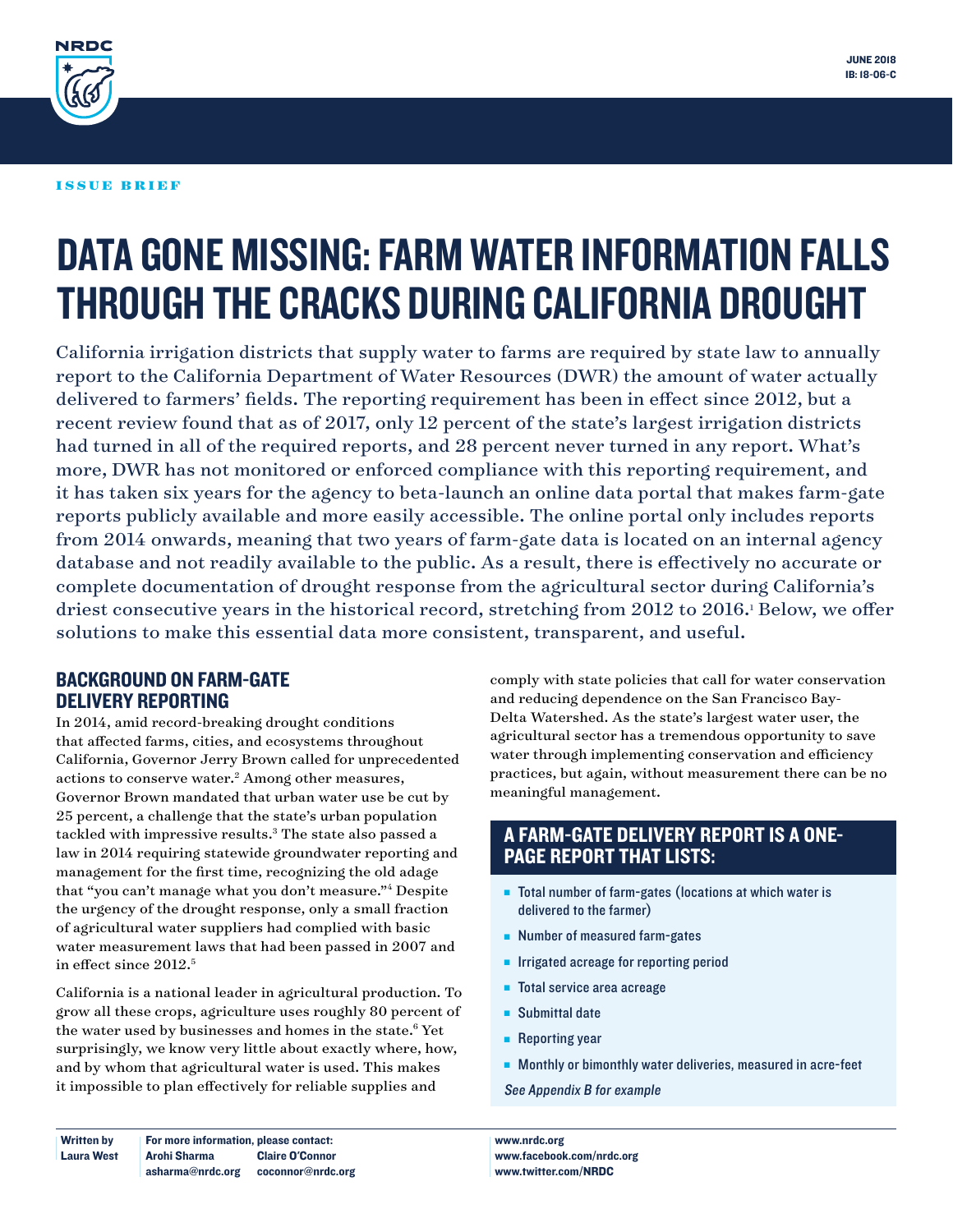Years before the record-breaking drought of 2012 to 2016, the state mandated that all water suppliers—both urban and agricultural—improve water measurement and management practices. This was intended to help the state better respond to future droughts. In 2007, the state legislature enacted Assembly Bill 1404 (Laird), requiring water suppliers to report on aggregate water delivery volumes.7 Assembly Bill 1404 required that, starting in 2012, districts supplying more than 2,000 acre-feet of surface water for agricultural purposes or serving more than 2,000 acres of agricultural land submit to DWR annual reports on their total monthly or bi-monthly water deliveries (known as farm-gate delivery reports).<sup>8</sup> A farmgate is the location at which water is delivered to a farmer's field from the irrigation district's system.

Prompted by a drought that spanned 2007 to 2009, the legislature also enacted Senate Bill X7-7 in 2009 to reinforce and strengthen the earlier requirements, mandating that suppliers report on individual water delivery volumes. This would provide data needed for irrigation districts to implement water pricing structures that reflect the amount of water used.<sup>9</sup>

## MOST IRRIGATION DISTRICTS HAVE FAILED TO COMPLY WITH REPORTING REQUIREMENTS.

According to DWR's databases, only 12 percent of the state's largest irrigation districts submitted all of their required annual reports for the 2012 to 2016 reporting periods, and 28 percent of the largest districts never submitted a single one.10

| <b>IRRIGATION DISTRICT COMPLIANCE BY YEAR</b> |                                                              |
|-----------------------------------------------|--------------------------------------------------------------|
| <b>YEAR</b>                                   | PERCENTAGE OF COMPLIANT<br><b>LARGE IRRIGATION DISTRICTS</b> |
| 2012                                          | 28%                                                          |
| 2013                                          | 65%                                                          |
| 2014                                          | 38%                                                          |
| 2015                                          | 38%                                                          |
| 2016                                          | 30%                                                          |

Many irrigation districts also failed to submit their farmgate delivery reports on time. By law, completed reports for a given year must be submitted by July 31 of the following year.11 In reviewing all 75 reports listed in DWR's Excel databases that include submission dates (including some from smaller districts), and submittal dates from DWR's online farm-gate delivery report data portal, NRDC found that only 42 percent of submitted reports were turned in on time.

#### LARGE IRRIGATION DISTRICT REPORT COMPLIANCE 2012–2016



Percentage does not add up to 100% because of rounded numbers

#### DWR HAS MISMANAGED AGRICULTURAL WATER MEASUREMENT REPORTS.

In 2016, in the fifth consecutive year of drought in California, NRDC asked DWR for the agricultural water delivery data DWR had collected thus far, to see how irrigation districts had been responding to the drought conditions. Our research shows that DWR's current management of the small number of farm-gate delivery reports it has received is rudimentary, unreliable, and riddled with errors and discrepancies.

When NRDC made its data request in September 2016, DWR warned us that the data may be incomplete or contain errors.12 Irrigation districts submit annual reports to DWR either by mail or by e-mail, and DWR then manually enters the data into its database.<sup>13</sup> We found data entry errors resulting in double-counting of water deliveries, mix-ups between the number of irrigated acres and the number of service area acres, and discrepancies in the list of received reports. We also found multiple instances where DWR had hard copies of reports but the reports data were missing from their databases.

To further complicate matters, DWR created a second database in 2015 (the Water Use Efficiency Data (WUEData)), and in May 2018, DWR made the WUEData portal available to the public online. The online portal provides farm-gate delivery reports from 2014 onwards, but does not include reports from 2012 and 2013. Those older reports are housed in a separate internal DWR database.14 Thus farm-gate delivery information currently resides in two separate databases that are not consistent with respect to the information contained within them. DWR did not record the submittal date, the supplier contact information, or the number of measured and total farm-gates until it switched to its newer database in 2015. This information is not available for any of the farm-gate delivery reports' housed in DWR's older database.

A fundamental problem with DWR's management of the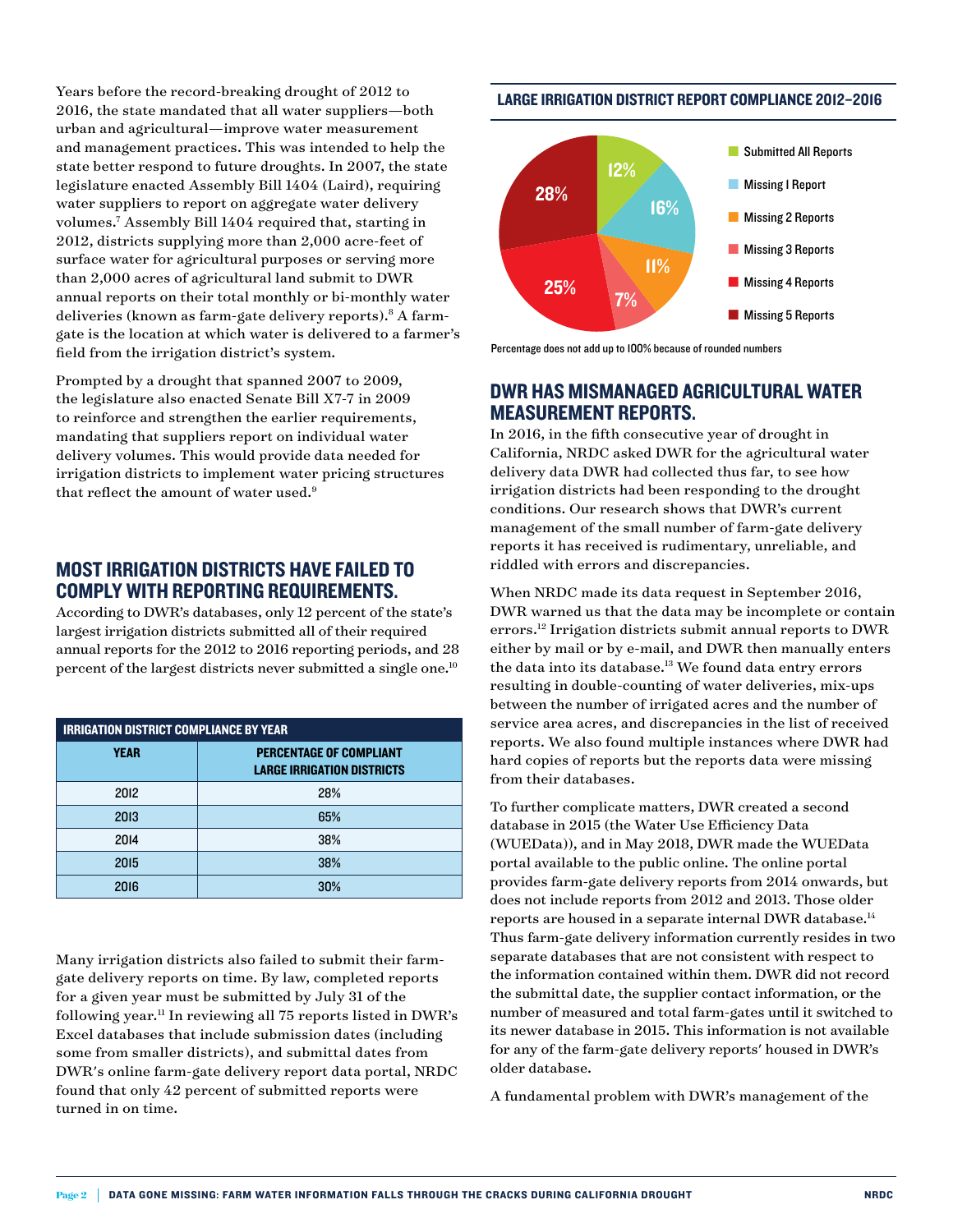farm-gate delivery report process is that the agency does not know which districts are required to submit reports every year (see Appendix A). DWR relies entirely on selfreporting by the irrigation districts and does not maintain a master list of the districts that are subject to annual reporting requirements.15 This recordkeeping flaw makes it difficult for DWR to readily determine which districts have not submitted annual reports and follow up accordingly, and the public is left with no way of knowing the full universe of districts required to report (see Appendix A).

Finally, some districts express confusion over whether they are subject to this farm-gate delivery report requirement, with some mistakenly believing they are exempt from it.<sup>16</sup> DWR does not routinely notify noncompliant irrigation districts of the requirement, nor does it publicize or post the list of districts that have failed to file. Furthermore, DWR is not authorized to issue fines as a penalty.17 Without any significant repercussion from DWR for failing to turn in an annual farm-gate delivery report—on time or at all—irrigation districts across the state have little incentive to comply.

DWR's mission is "to sustainably manage the water resources of California, in cooperation with other agencies, to benefit the state's people and protect, restore, and enhance the natural and human environments."18 Our review indicates that DWR does not have enough accurate data to measure current agricultural water use, which makes it hard to plan for future sustainable management.

#### RECOMMENDATIONS TO IMPROVE COMPLIANCE AND DATA MANAGEMENT

As a result of the lack of compliance by agricultural water suppliers and DWR's mismanagement of report data, California has little information on how much water is being used by the agricultural sector—the single largest consumer of the state's developed water supply. A more complete and accurate data set with farm-gate delivery information would allow the state to better plan for future water needs and better manage its limited and valuable water resources. Robust farm water use data would also be a boon to researchers exploring future strategies for efficient use and reliable supplies.

In 2016, a public stakeholder group was created to help DWR implement Governor Brown's Executive Order B-37- 16, intended to make water conservation a "California way of life." During this process, rather than looking for ways to improve compliance, DWR suggested eliminating farm-gate delivery reports.19 DWR's approach would have worsened the state's already poor information on agricultural water use, and made agricultural water management even more difficult than it is now. Fortunately, DWR's initial proposal was not accepted by the governor's office.

Rather than scrapping the reporting requirement altogether, NRDC suggests the following policy changes to improve the process and make the data reliable and useable, as intended by the state legislature:

- <sup>n</sup> Improve data quality and access through electronic reporting.
	- We live in the digital information age. Instead of manually inputting the farm-gate reports' data on the online portal, DWR should require irrigation districts to submit reports electronically with standardized forms, and DWR should be required to post all reports publicly on its website. California Assembly Bill 1668, an NRDC-supported bill, was passed by the state legislature and signed by the Governor on May 31, 2018, and includes these requirements of electronic filing and public posting of reports. DWR should fully implement this new law as quickly as possible.
	- DWR should integrate its Access database (which houses the 2012 and 2013 farm-gate reports) with the WUEData portal. DWR should enter missing information on submittal dates, the number of measured farm-gates, and total farm-gates. DWR should consolidate these databases to maintain consistency so the public can better understand water delivery trends from 2012 to 2016.
- Improve accountability among water suppliers through compliance and enforcement efforts.
	- Laws must be enforced to be effective. DWR should maintain a master list of which districts are required to submit reports each year, actively work to notify districts of reporting requirements, and follow up with noncompliant irrigation districts.
	- DWR should take steps to fill gaps in its database to improve accuracy and usability by contacting noncompliant irrigation districts to elicit missing reports from all required years.
	- DWR should refer districts that continue to ignore the law to the State Water Resources Control Board for enforcement action.

NRDC's policy recommendations to improve data quality and access and increase accountability among water suppliers would make farm-gate delivery report data more accessible, help identify opportunities for increased efficiency, and create an accurate baseline for future efficiency improvements. Robust and accurate data on how much water is being delivered to farms across the state are necessary to increase efficiency and improve management of the state's limited and valuable water resources.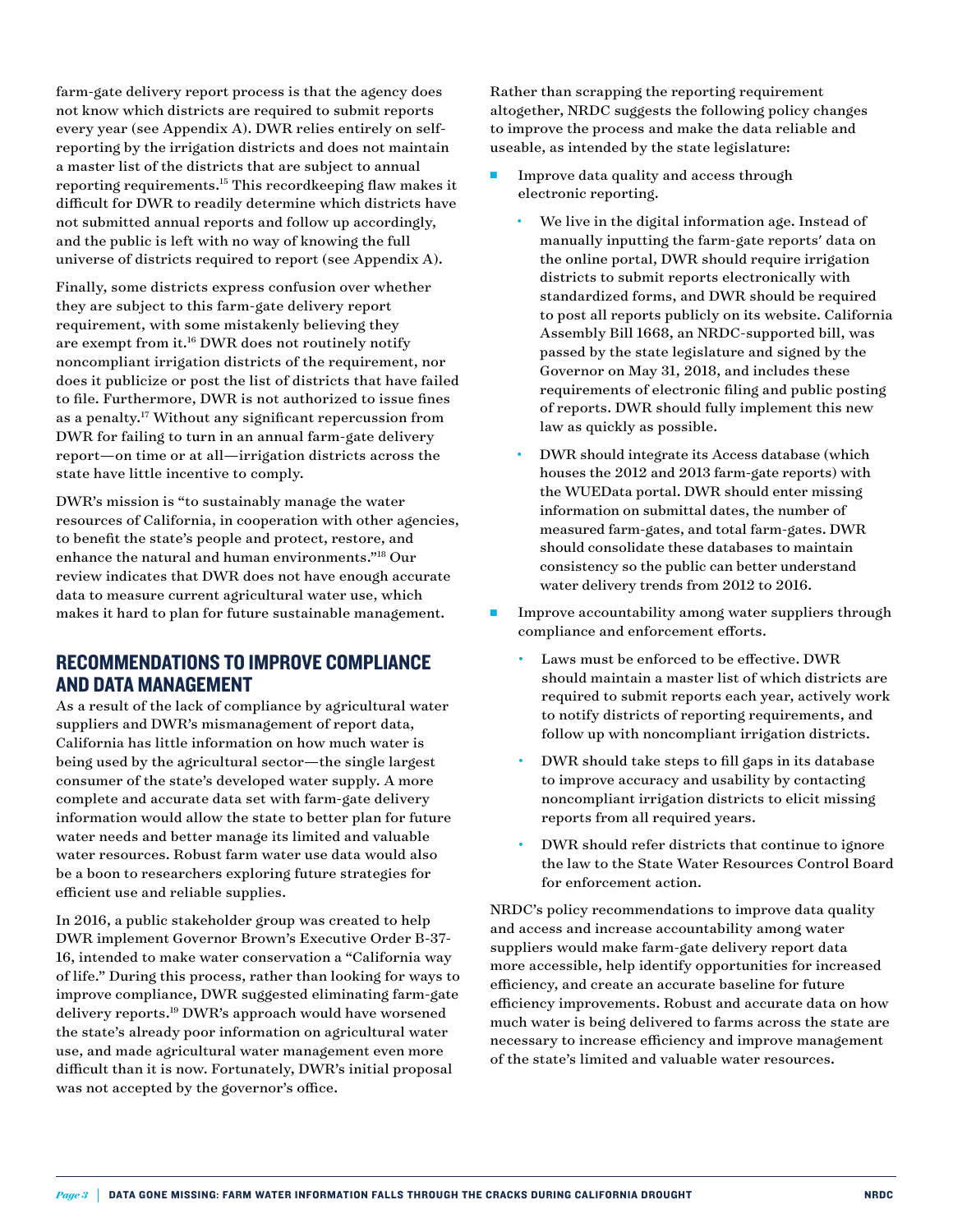### APPENDIX A: METHODOLOGY

In September 2016, NRDC requested farm-gate delivery report data from the California Department of Water Resources (DWR). DWR e-mailed us an Excel spreadsheet exported from its MS-Access database, which the agency used through late 2015 before switching to a new database— WUEData. DWR also sent us an Excel export from WUEData. These databases contain different information: the older version does not include reported information on the number of measured versus total farm-gates, the report submittal date, or the supplier contact information, even though the report templates did not change and the agency has always collected all of this information. In May 2018, DWR beta-launched its WUEData portal, and made farmgate reports from 2014 onwards available online. DWR told NRDC that they manually entered over half of the 2014 farmgate reports into the WUEData portal because those 2014 reports were split between the MS-Access database and the WUEData portal.20

NRDC cross referenced DWR's Excel spreadsheets with the information available on the online portal. In the instances where data unavailable in DWR's Excel spreadsheets was available on the reports posted online, NRDC integrated the online data into its analysis. The online portal included 16 reports from 2014 and 2015 that were not included in DWR's Excel spreadsheets. There were 48 reports on the online portal that contained more information than what was provided in DWR's Excel spreadsheet data (e.g. total farmgates, number of measured farm-gates). For 2016 farm-gate delivery reports, NRDC used information available on the WUEData portal.

DWR told NRDC that agency staff enter the report data by hand into its database after irrigation districts submit their annual farm-gate delivery reports either by e-mail in Adobe PDF or Excel spreadsheets, or as hard copies in the mail.<sup>21</sup> DWR keeps hard copies of all the received reports.<sup>22</sup>

Nearly 40 percent of the entries in the DWR's Excel databases are missing the monthly or bimonthly delivery data. These mostly blank rows list only the irrigation district name, the reporting year, and the service area and/or irrigated acreage values. According to DWR, these entries do not represent submitted report data from irrigation districts.23 DWR provided two explanations for these mostly blank rows: the information either is coming from other DWR databases or is an auto-populated row generated by MS Access using acreage values from a previous year.<sup>24</sup> When DWR was first creating its database, the agency incorporated data from other DWR databases to estimate baseline numbers for service area acreage and irrigated acreage.25 There are 97 rows of data spanning the years 2008 to 2010, before farm-gate delivery reports were required, for which DWR incorporated acreage values from other

sources. DWR's original MS Access database was set up to automatically generate sequential entries if an irrigation district submitted data in one year, and carry forward the data on service area and irrigated acreage.<sup>26</sup> However, the database was not consistent in doing this, and DWR is not sure why.27 There are an additional 82 mostly blank rows of data from the years 2012 to 2013 that contain service area or irrigated acreage values that are either sourced from other DWR databases or were auto-generated by DWR's MS Access database.

NRDC analyzed the reports in DWR's databases using DWR's definition of whether a report was submitted. For the mostly blank rows in DWR's databases that contained no delivery volume data, DWR stated this meant the supplier did not submit a report and we counted it as such in our analysis.28

In DWR's databases, which span the years 2008 to 2017, there are 123 large irrigation districts that supplied water to more than 10,000 irrigated acres in at least one reported year. NRDC determined that it is likely that in *every* year between 2012 and 2016, these 123 suppliers met the 2,000 acre-feet delivery water volume or 2,000-acre service area threshold required to turn in a farm-gate delivery report because it is unlikely that the service area would have fluctuated by 8,000 acres. These 123 large irrigation districts are the ones that NRDC analyzed report compliance for between 2012 and 2016.

There are an additional 91 smaller irrigation districts in DWR's databases that in all reported years supplied water to fewer than 10,000 irrigated acres, but in at least one reported year supplied water to more than 2,000 irrigated acres or supplied more than 2,000 acre-feet of surface water. As DWR relies on self-reporting and does not keep a master list of required districts, there is a chance those smaller districts could have been below the reporting requirement threshold in one or more years. Thus NRDC decided not to analyze report compliance from those smaller districts.

There are an additional 14 irrigation districts in DWR's databases that were below the reporting thresholds in all reported years. Voluntarily, some of these districts reported supplying water to less than 2,000 irrigated acres or supplying less than 2,000 acre-feet of water annually. Some of the data for these districts were missing.

NRDC decided to analyze the compliance of only those irrigation districts that supplied water to more than 10,000 irrigated acres. Without a master required submitter list from DWR, there is no way to know which smaller suppliers were required to submit reports in which years. The deadline to submit farm-gate delivery reports is July 31 of the following year. NRDC analyzed reports up until 2016 because the deadline to submit 2016 reports (July 31, 2017) has already passed.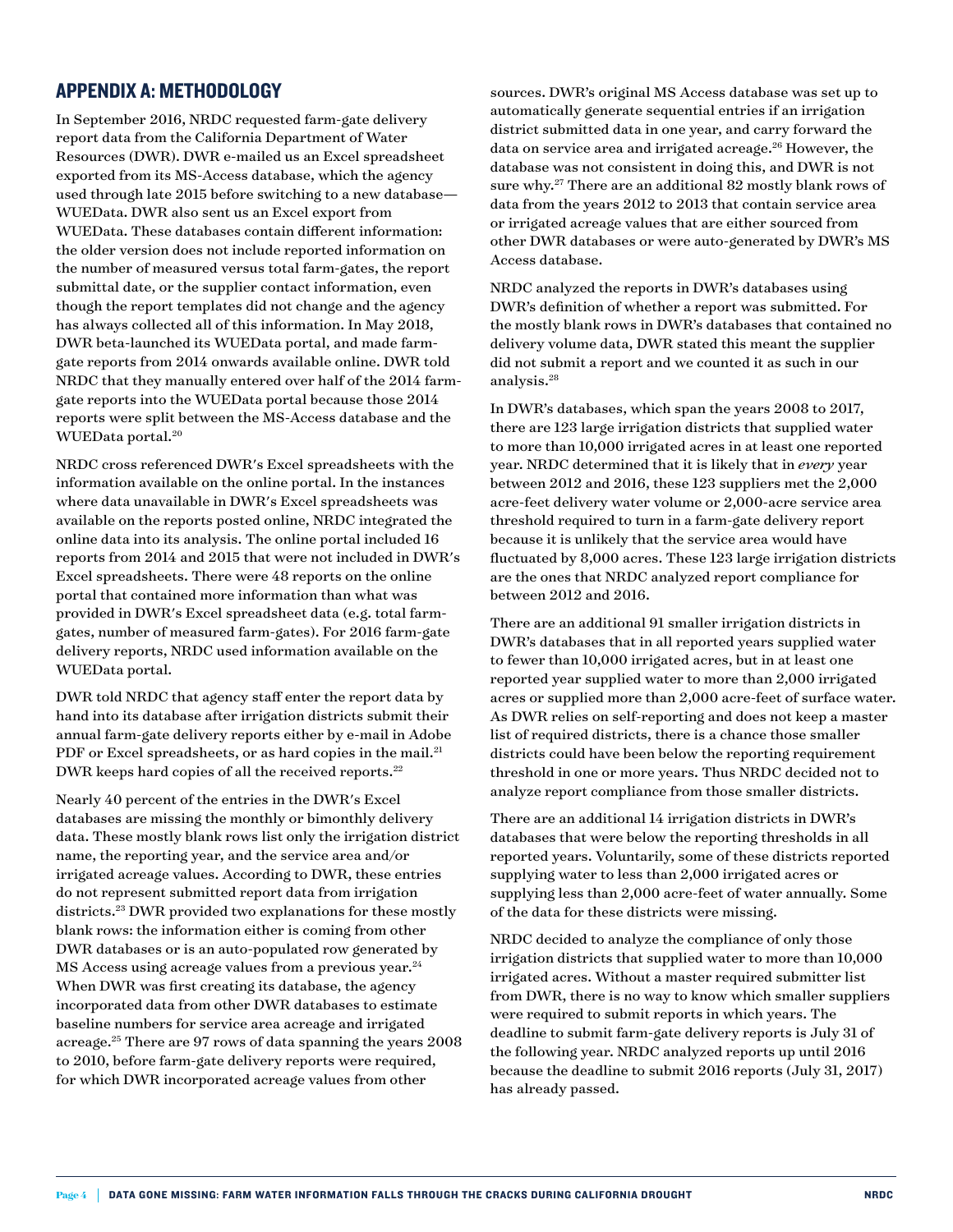NRDC also requested that DWR send us the hard copy reports from 20 irrigation districts for the 2012 to 2015 period. Out of the 80 hard copies NRDC requested (4 years x 20 irrigation districts), DWR did not send us four reports they listed as having received, and they sent us three reports that they listed as not having received. DWR stated that these discrepancies could have resulted from data entry errors or a report being submitted late.29 Data analysis was performed according to DWR's databases, despite errors.

#### APPENDIX B

Bimonthly Deliveries

State of California **State of California** The Natural Resources Agency **The Natural Resources Agency** Department of Water Resources Name: Name: Title: Address: Address: Phone Number: Phone Number: Fax: Fax: E-mail: Reporting year: Jan Feb Mar Apr May Jun Jul Aug Sep Oct Nov Dec **Total Total** Nov-Dec Agricultural Aggregated Farm-Gate<sup>1</sup> Delivery Reporting Form for Article 2 **2. Contact information 3. Aggregated Farm-Gate Delivery Data2 :** (*provide monthly or bimonthly data, acre-feet*) **1. Water Supplier Information** Mar-Apr May-Jun Jul-Aug Sep-Oct Monthly Deliveries Jan-Feb Total Service Area Acreage: Number of Measured Farm-Gates: Irrigated Acreage for Reporting Period: Submittal date: Title 23, Division 2, Chapter 5.1, Article 2 of the CCR requires water supplier subject to the regulation to report to DWR the previous calendar year's aggregated farm gate delivery by July 31 of the subsequent year Total Number of Farm-Gates:

**4. Explanations, Comments and Best Professional Practices**<sup>3</sup>

**Note:** An agricultural water supplier's total water use may be different from Aggregated Farm-Gate deliveries because measurement at these points may not account for other practices (such as groundwater recharge/conjunctive use, water transfers, wheeling to other agencies, urban use, etc).

1. "Farm-gate" means the point at which water is delivered from the agricultural water supplier's distribution system to each of its individual customers as specified in the Agricultural Water Measurement Regulation (Title 23, Division 2, Chapter 5.1, Article 2 of the CCR).

:

2. "Aggregated farm-gate delivery data" means information reflecting the total volume of water an agricultural water supplier provides to its customers and is calculated by totaling its deliveries to customers. 3. "Best Professional Practices" is defined in Title 23, Division 2, Chapter 5.1, Article 2 of the CCR, Section 597.2.

Article 2 Form - Rev.8 28 2013